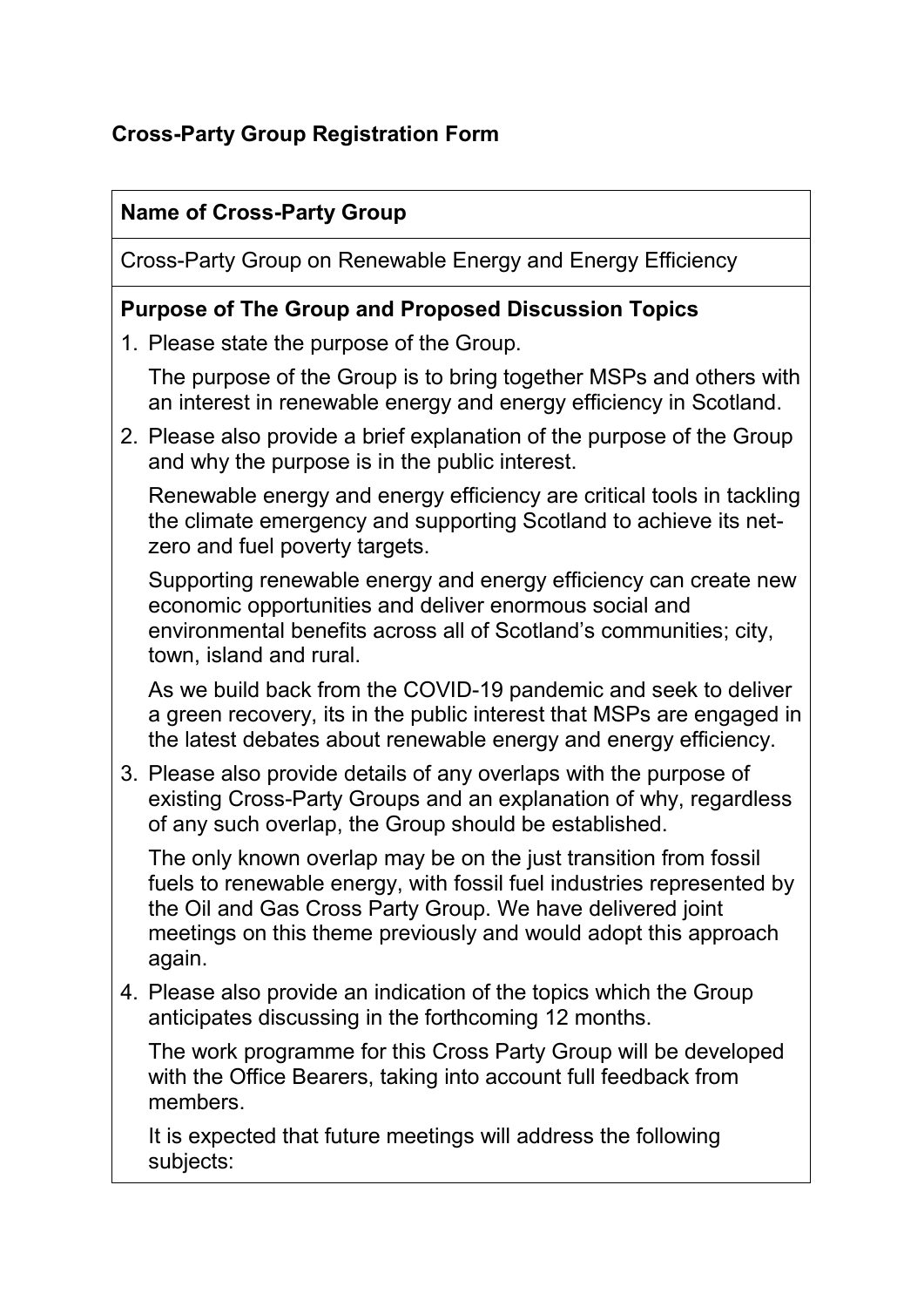- ᵒ transmission charging
- ᵒ community owned renewables
- ᵒ offshore renewables
- ᵒ financial support mechanisms for energy efficiency and renewables
- ᵒ supply chains for energy efficiency and renewables
- ᵒ renewable heat
- ᵒ fabric first approaches
- ᵒ the implications of COP26 agreements on renewables and energy efficiency in Scotland

### **MSP Members of the Group**

Please provide names and party designation of all MSP members of the Group.

- Sarah Boyack MSP, Scottish Labour
- Paul McLennan MSP, Scottish National Party
- Joe FitzPatrick MSP, Scottish National Party
- Beatrice Wishart MSP, Scottish Liberal Democrat Party
- Liam McArthur MSP, Scottish Liberal Democrat Party
- Brian Whittle MSP, Scottish Conservative and Unionist Party
- Michelle Thomson MSP, Scottish National Party
- Jackie Dunbar MSP, Scottish National Party
- Tess White MSP, Scottish Conservative and Unionist Party
- Audrey Nicoll MSP, Scottish National Party
- Sharon Dowey MSP, Scottish Conservative and Unionist Party
- Jenni Minto MSP, Scottish National Party
- Lorna Slater MSP, Scottish Green Party
- Graham Simpson MSP, Scottish Conservative and Unionist Party
- Liam Kerr MSP, Scottish Conservative and Unionist Party
- Foysol Choudhury MSP, Scottish Labour Party
- Gillian Martin MSP, Sottish National Party

# **Non-MSP Members of the Group**

For organisational members please provide only the name of the organisation, it is not necessary to provide the name(s) of individuals who may represent the organisation at meetings of the Group.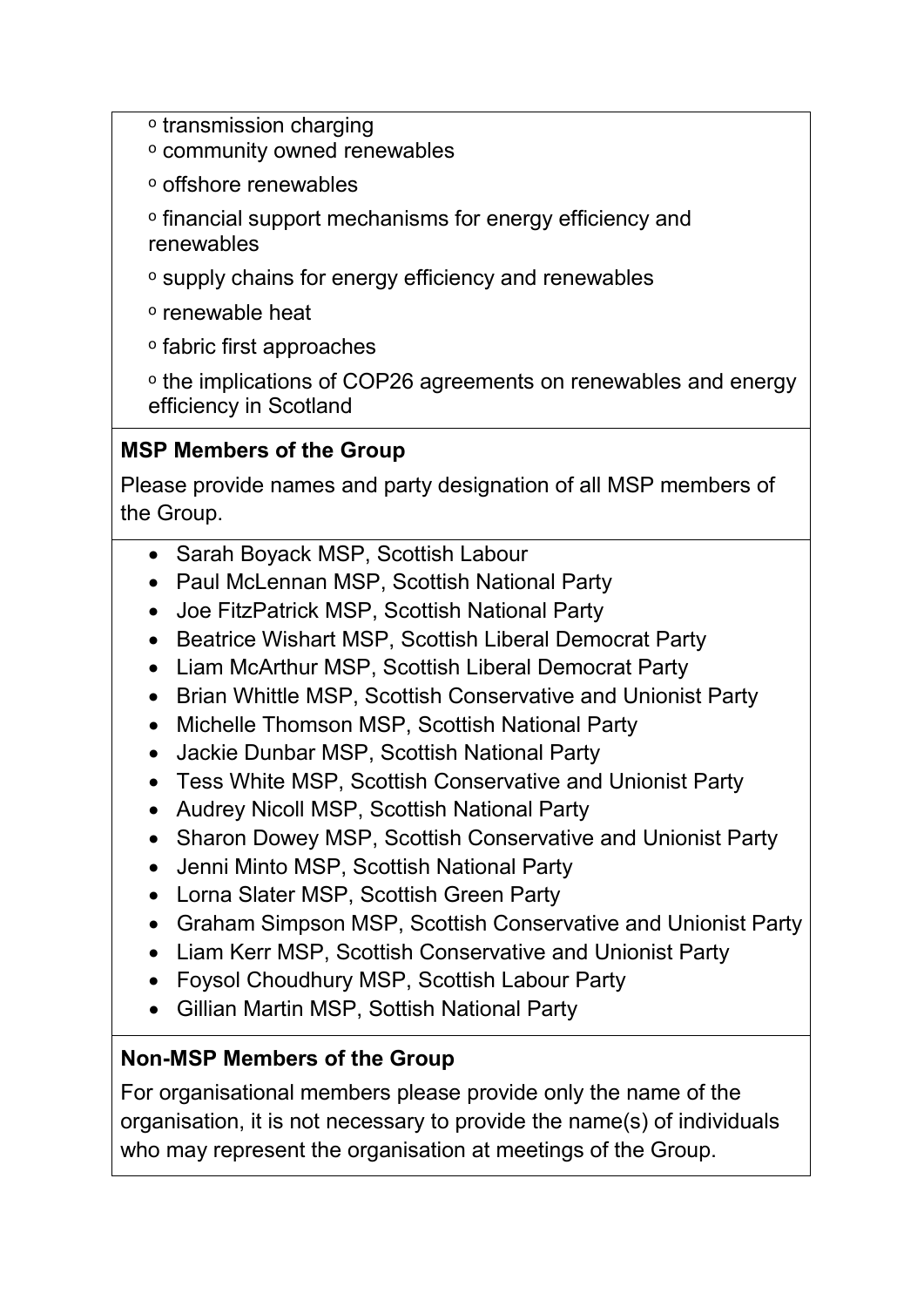| <b>Individuals</b> | Kerry-Ann Adamson       |
|--------------------|-------------------------|
|                    | <b>Claire Addison</b>   |
|                    | Verena Aedo             |
|                    | <b>Abhishek Agarwal</b> |
|                    | <b>Mike Alcock</b>      |
|                    | <b>Neil Anderson</b>    |
|                    | <b>Alex Anderson</b>    |
|                    | <b>Michael Anderson</b> |
|                    | <b>Blair Armstrong</b>  |
|                    | <b>Richard Atkins</b>   |
|                    | <b>Barbara Atterson</b> |
|                    | <b>Keith Baker</b>      |
|                    | <b>Lang Banks</b>       |
|                    | <b>John Barclay</b>     |
|                    | Dan Barlow              |
|                    | <b>Neil Barnes</b>      |
|                    | <b>Alice Barrs</b>      |
|                    | <b>Alan Beal</b>        |
|                    | Rebecca Bell            |
|                    | <b>Chris Bell</b>       |
|                    | <b>Elaine Benzies</b>   |
|                    | <b>James Bererton</b>   |
|                    | John Birchmore          |
|                    | <b>Gordon Black</b>     |
|                    | <b>Calum Black</b>      |
|                    | <b>Charlie Blair</b>    |
|                    | Fergus Boden            |
|                    | <b>Ruth Boyle</b>       |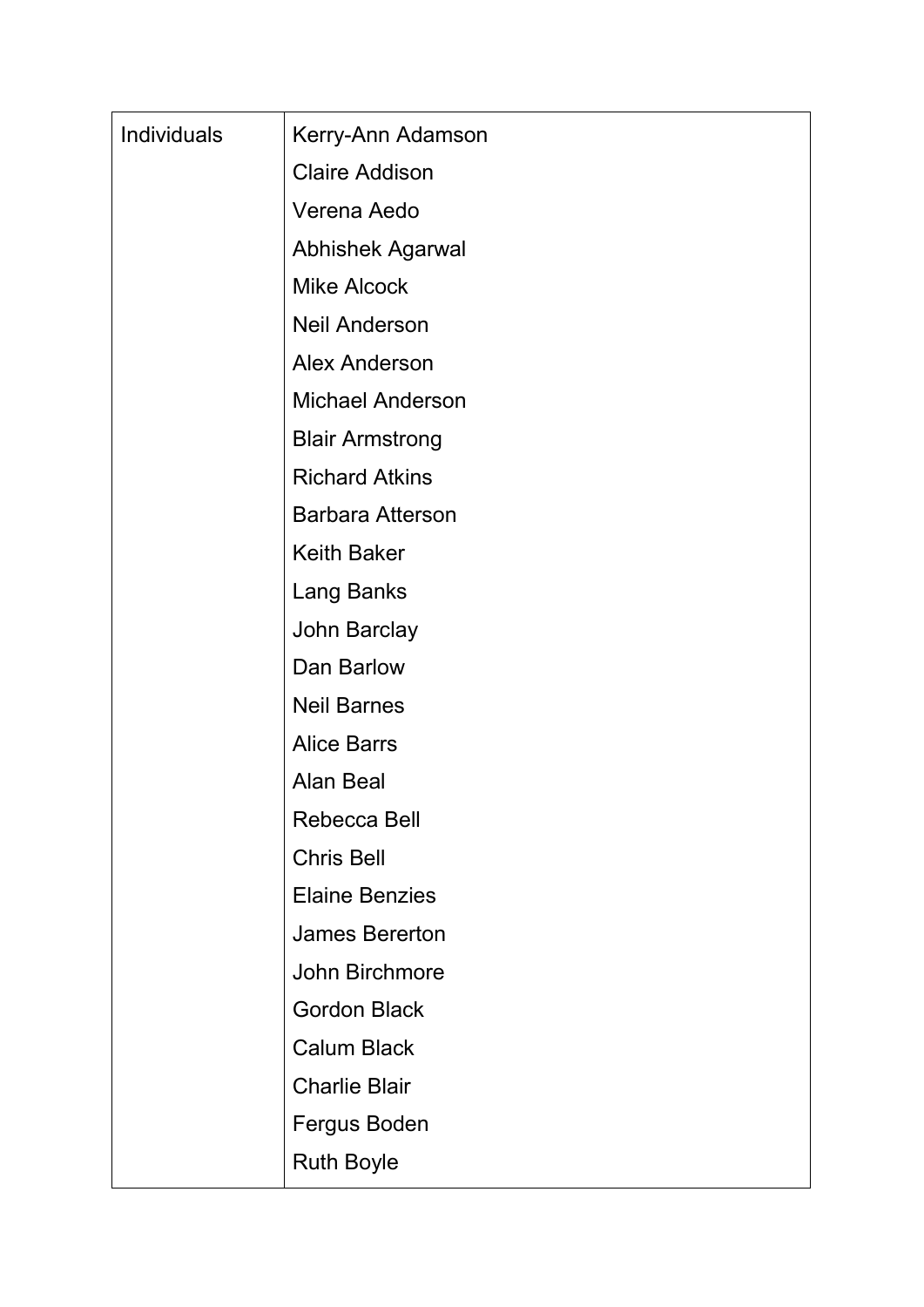| Patricia Boyle           |
|--------------------------|
| <b>Raemond Bradford</b>  |
| Nikki Brain              |
| <b>Teresa Bray</b>       |
| <b>Craig Bridges</b>     |
| <b>Andrew Bright</b>     |
| <b>Anne Bruce</b>        |
| <b>Tony Brunton</b>      |
| Lynne Bryceland          |
| <b>Stefan Buettner</b>   |
| Paolo Buoni              |
| <b>Ewen Cairns</b>       |
| George Callaghan         |
| <b>David Cameron</b>     |
| <b>Colin Campbell</b>    |
| <b>Alasdair Campbell</b> |
| <b>Jamie Carruthers</b>  |
| <b>Mark Cassidy</b>      |
| <b>Nick Clark</b>        |
| <b>Michael Cockburn</b>  |
| <b>Phillip Collier</b>   |
| <b>Janice Connelly</b>   |
| John Conway              |
| <b>Chris Cook</b>        |
| David Cowdry             |
| <b>Howard Crooks</b>     |
| <b>lan Cuthbert</b>      |
| <b>Steven Dalgleish</b>  |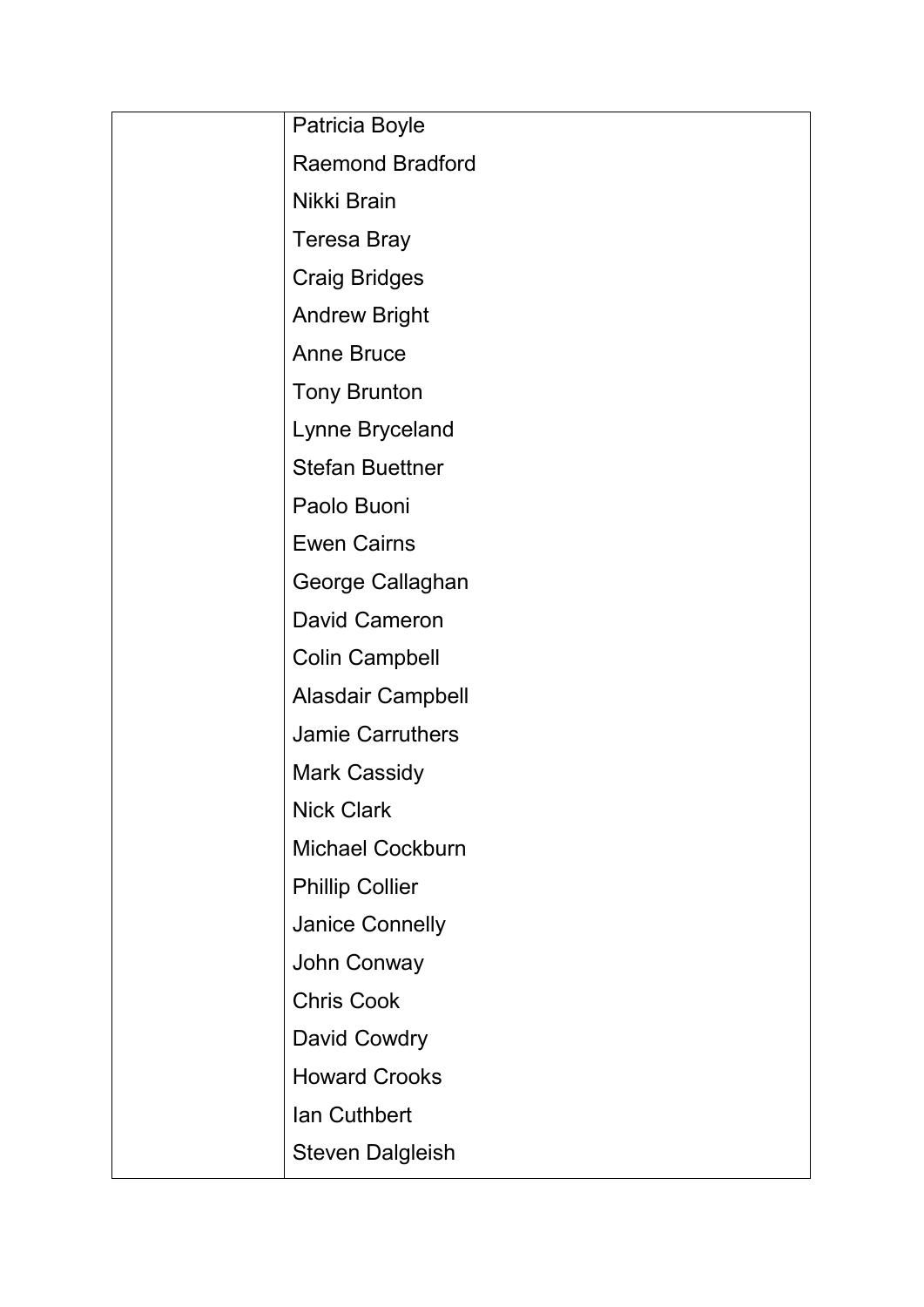| <b>Brian Davison</b>      |
|---------------------------|
| John Debenham             |
| <b>Aoife Deery</b>        |
| <b>Andrew Dempster</b>    |
| <b>Bryan Dickson</b>      |
| <b>Drew Dickson</b>       |
| <b>Brian Donaldson</b>    |
| <b>Neil Douglas</b>       |
| <b>Aisling Doyle</b>      |
| <b>Gordon Duffy</b>       |
| <b>Scott Duncan</b>       |
| <b>Gary Dunion</b>        |
| <b>Robin Duval</b>        |
| <b>Robin Dyet</b>         |
| <b>Hew Edgar</b>          |
| <b>Herbert Eppel</b>      |
| <b>Tracey Exton</b>       |
| James Farquhar            |
| <b>Andrew Faulk</b>       |
| <b>Bronagh Finnegan</b>   |
| <b>Shona Fisher</b>       |
| <b>Linda Forbes</b>       |
| <b>Rob Forrest</b>        |
| David Foster              |
| <b>Karen Fox</b>          |
| <b>Karen Freel</b>        |
| <b>Roderick Galbraith</b> |
| <b>Paul Gardner</b>       |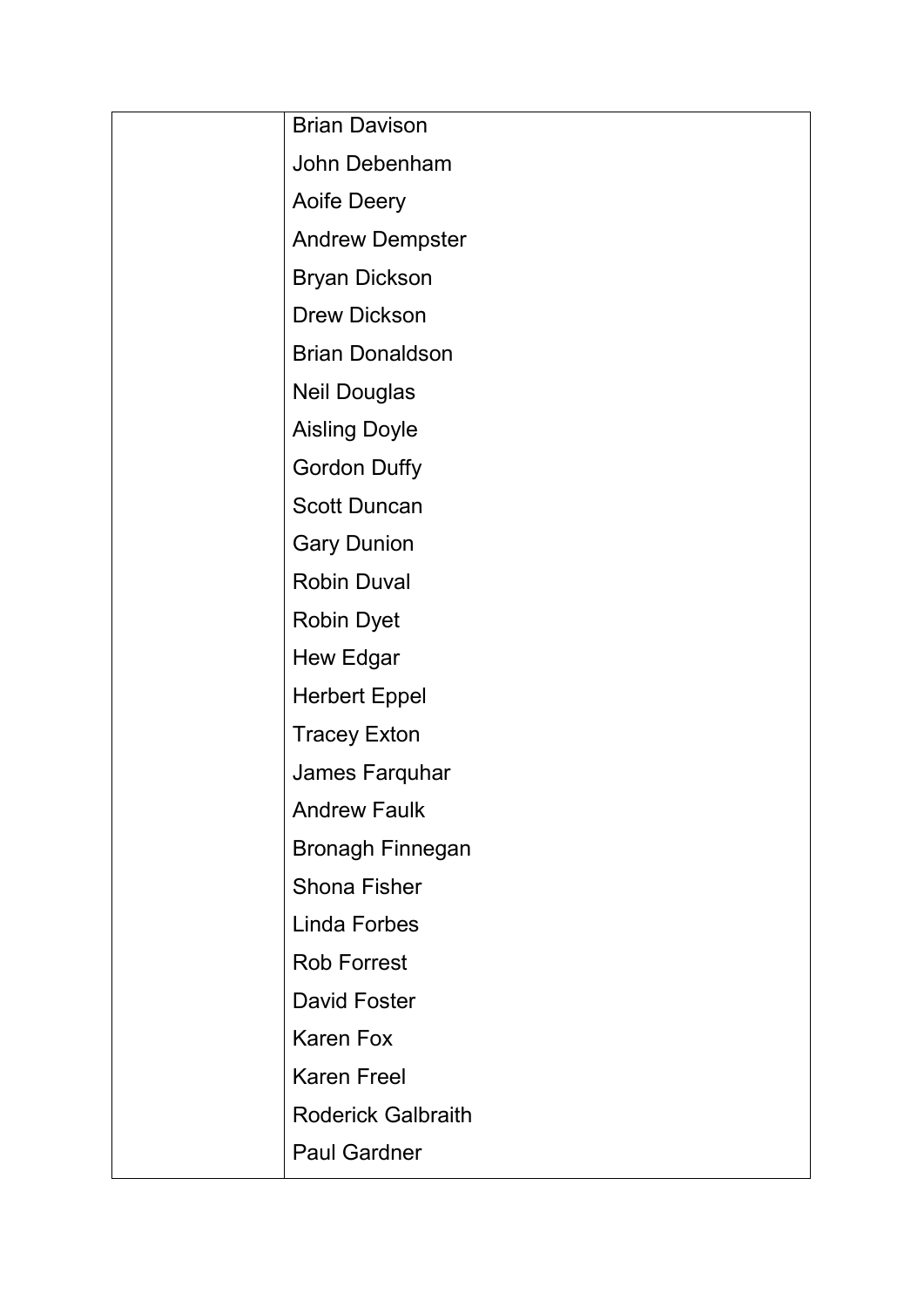| <b>Russell Gibb</b>       |
|---------------------------|
| <b>Gail Gibson</b>        |
| <b>Paul Gill</b>          |
| <b>Ashley Graczyk</b>     |
| Emma Grant-McColm         |
| <b>Martin Grey</b>        |
| Rebecca Groundwater       |
| <b>Marcelina Hamilton</b> |
| <b>Roddy Hamilton</b>     |
| Gina Hanrahan             |
| <b>Gareth Harrison</b>    |
| <b>Jim Hart</b>           |
| David Hawkey              |
| <b>Jillian Henderson</b>  |
| <b>James Higgins</b>      |
| Simon Holden              |
| <b>Nigel Holmes</b>       |
| <b>Agnes Holmes</b>       |
| Linda Holt                |
| <b>Kayt Howell</b>        |
| <b>Ray Hunter</b>         |
| David Infield             |
| Kieran Jackson            |
| Kris Jakobsen             |
| Siobhan Jordan            |
| <b>Jeff Justice</b>       |
| <b>Sue Kearns</b>         |
| David Keddie              |
|                           |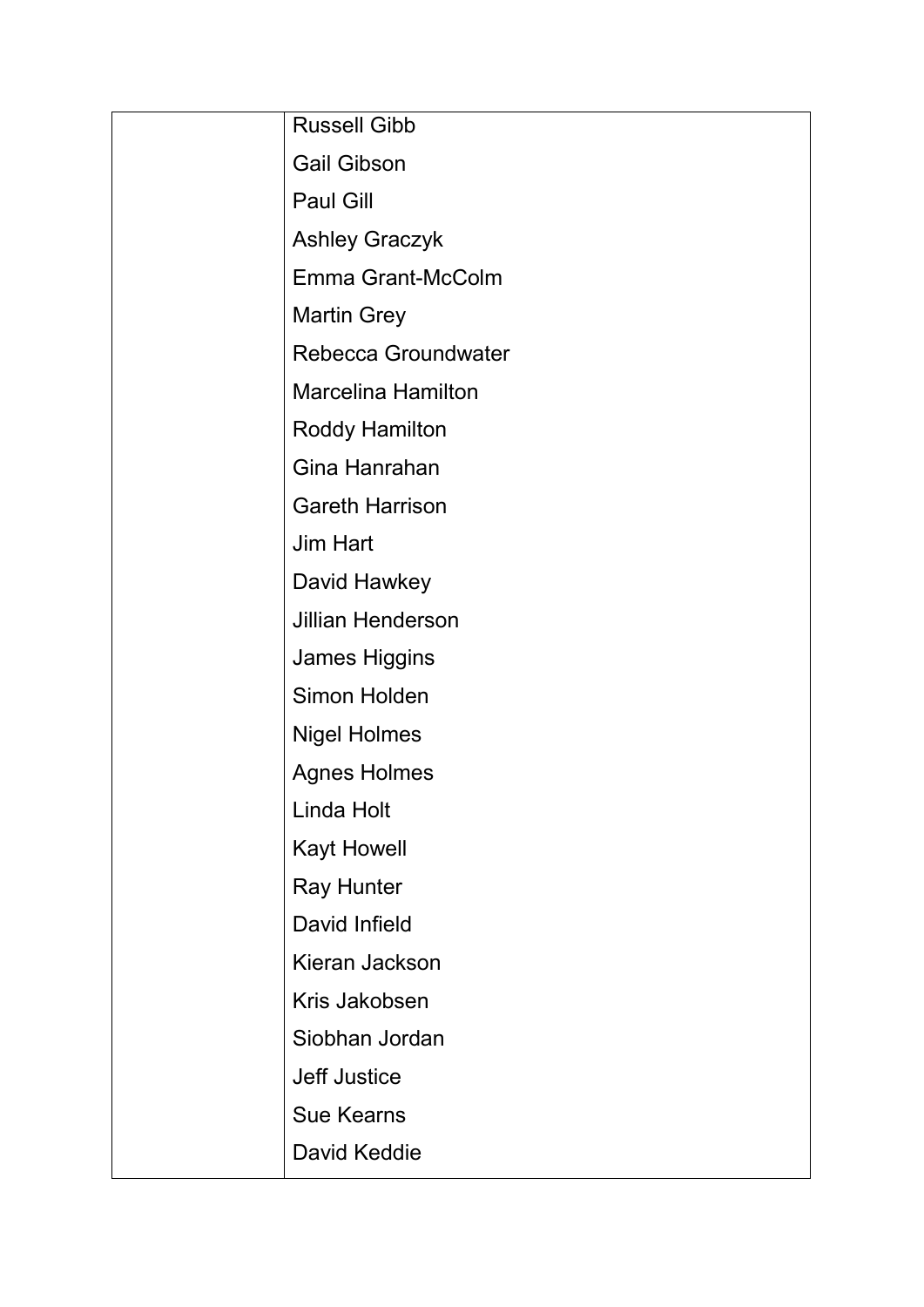| Donna Kelly Gilmour       |
|---------------------------|
| <b>Simon Kemp</b>         |
| Neil Kermode              |
| <b>Simon Kerr</b>         |
| <b>Anthony Kyriakides</b> |
| Angela Lamont             |
| <b>Graham Lang</b>        |
| Jenny Langskog            |
| <b>Elizabeth Leighton</b> |
| <b>Andrew Leiper</b>      |
| <b>Kirsty Leiper</b>      |
| Euan Leitch               |
| <b>Richard Leslie</b>     |
| Laura Leslie              |
| <b>Fabrice Leveque</b>    |
| George Lindsay            |
| lan Lindsay               |
| Marissa Lippiatt          |
| <b>Stewart Little</b>     |
| Ragne Low                 |
| <b>Andrew Lyle</b>        |
| Cate Lyon                 |
| <b>Callum Macdonald</b>   |
| Murdo Macdonald           |
| <b>Erik MacEachern</b>    |
| Ailsa Macfarlane          |
| <b>Fraser MacKenzie</b>   |
| John Maclean              |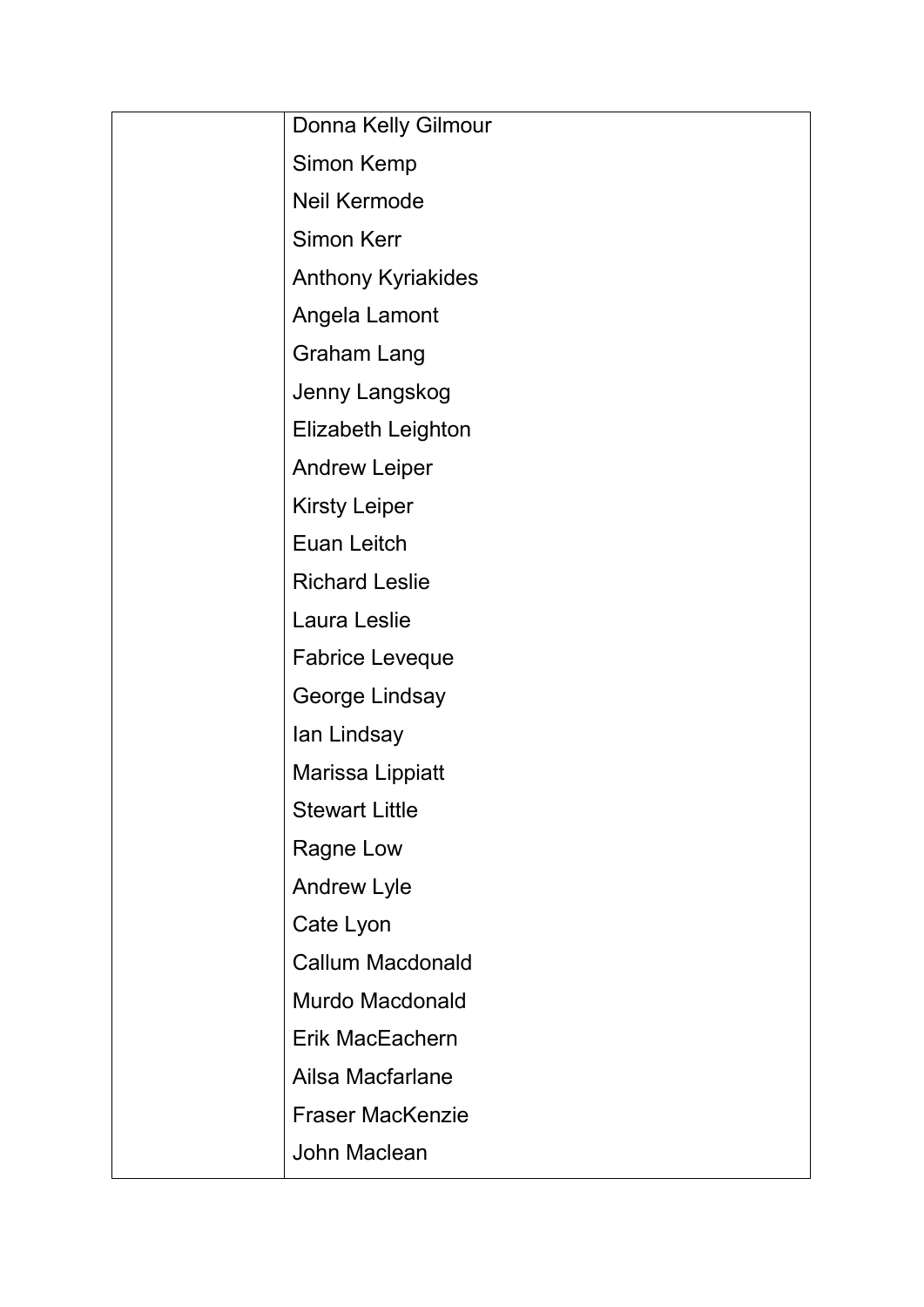| <b>Edward Maddox</b>        |
|-----------------------------|
|                             |
| <b>Atzin Madrid</b>         |
| <b>Claire Martin</b>        |
| Natasha Maswera             |
| <b>Phil Matthews</b>        |
| <b>Harry Mayers</b>         |
| <b>Eddie McAvinchey</b>     |
| <b>Scott McAvoy</b>         |
| <b>Calum McCallum</b>       |
| lain McCaskey               |
| Janis McCulloch             |
| Sarah McDaid                |
| Laura McGadie               |
| Dory McIntosh               |
| John McKinney               |
| <b>Brian McLeish</b>        |
| Ashleigh McLennan           |
| <b>Alison McLure</b>        |
| <b>Sam McMillan</b>         |
| <b>Colin McNaught</b>       |
| Emma Megaughin              |
| <b>Mandy Meikle</b>         |
| <b>Sam Mills</b>            |
| <b>Beatrice Morrice</b>     |
| <b>Kate Morrison</b>        |
| <b>Emma Morten Aanestad</b> |
| <b>Paul Moseley</b>         |
| <b>Paul Mullan</b>          |
|                             |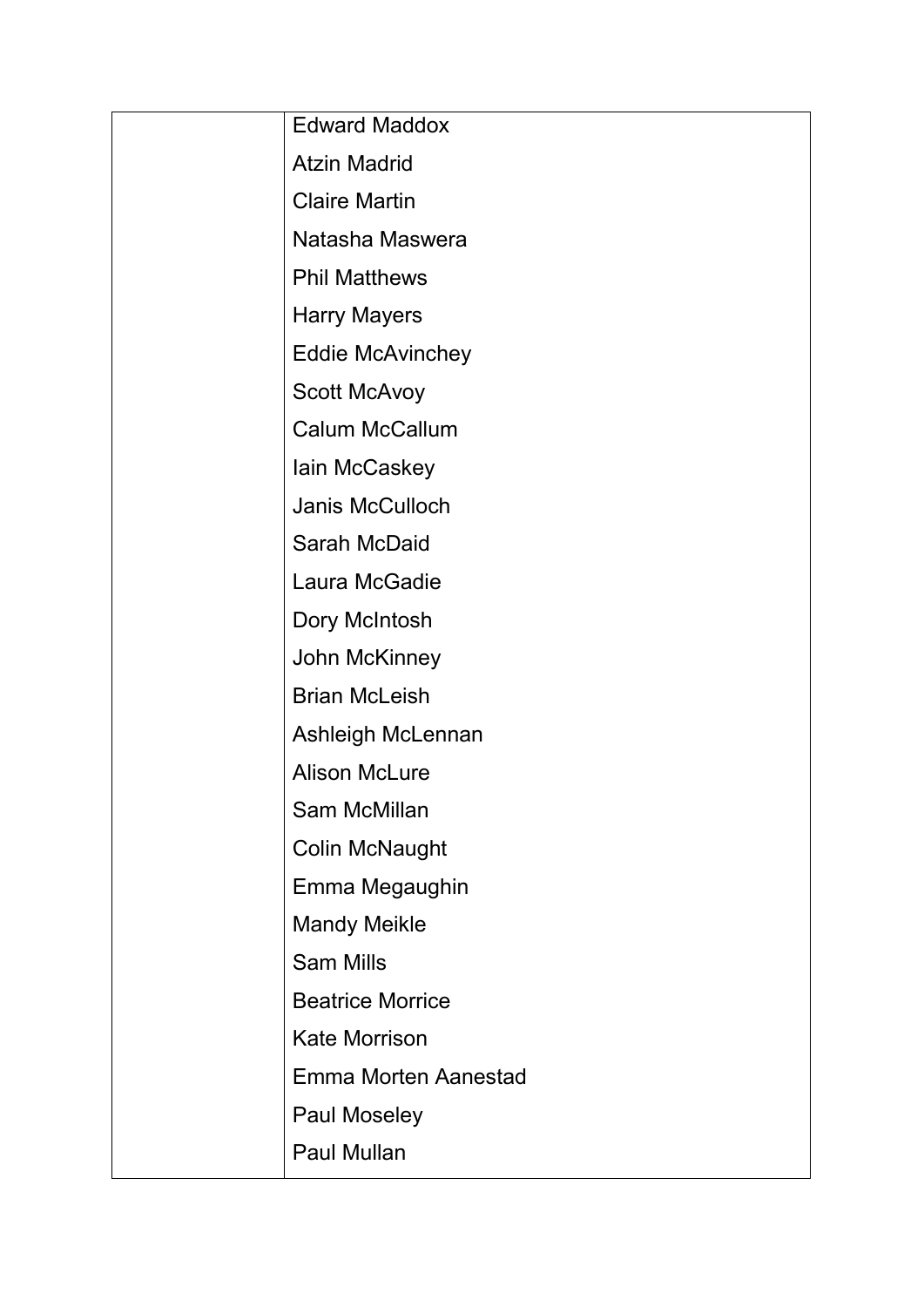| <b>Tariq Muneer</b>     |
|-------------------------|
| Hugh Muschamp           |
| <b>Stuart Noble</b>     |
| Paul OBrien             |
| Ciara O'Connor          |
| <b>Megan ODonnell</b>   |
| <b>Holly O'Donnell</b>  |
| <b>Jason Ormiston</b>   |
| <b>Simon Peltenburg</b> |
| <b>Courtney Peyton</b>  |
| <b>Neil Phillips</b>    |
| <b>Gareth Phillips</b>  |
| <b>Joan Pisanek</b>     |
| <b>Andrew Pope</b>      |
| <b>Douglas Prentice</b> |
| <b>Colin Pritchard</b>  |
| <b>Graham Provest</b>   |
| <b>Thomas Quinn</b>     |
| <b>Andrew Ramand</b>    |
| Amanda Reynolds         |
| Fiona Riddoch           |
| Pete Roche              |
| <b>Bill Rodger</b>      |
| Lorna Ross              |
| <b>Michelle Ruane</b>   |
| <b>Dr Martin Sales</b>  |
| <b>Marcus Saul</b>      |
| <b>David Schofield</b>  |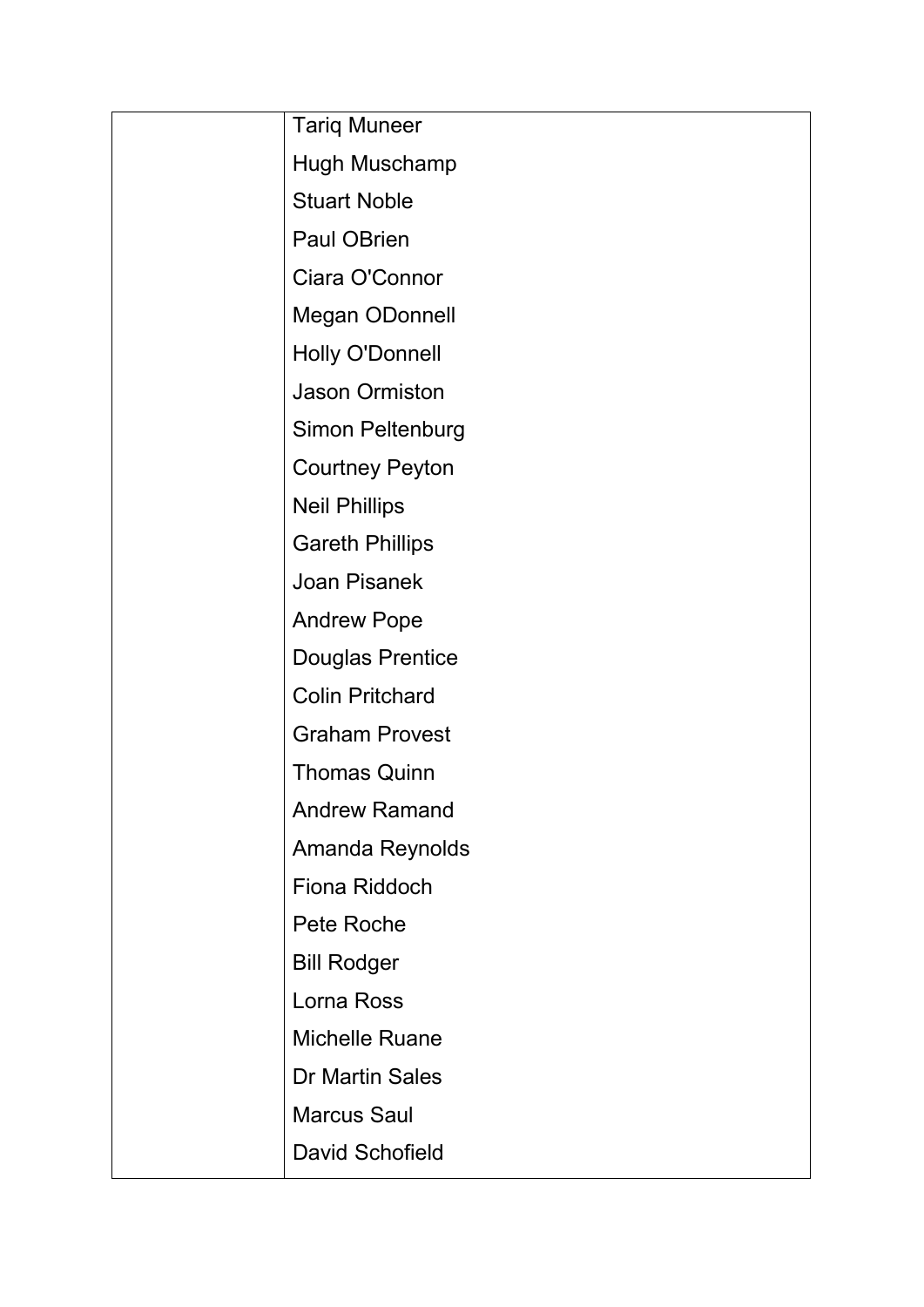| Moira Scobbie            |
|--------------------------|
| <b>Mary Scott</b>        |
| Lorna Scott              |
| <b>Stephen Sheridan</b>  |
| <b>Jed Shirley</b>       |
| <b>Alan Simpson</b>      |
| <b>Helen Snodin</b>      |
| <b>Charlotte Stamper</b> |
| <b>Nick Stapley</b>      |
| <b>David Stewart</b>     |
| <b>Duncan Stewart</b>    |
| <b>Fraser Stewart</b>    |
| <b>Roland Stiven</b>     |
| <b>Peter Strachan</b>    |
| <b>Niall Stuart</b>      |
| <b>Martin Surridge</b>   |
| <b>Will Sutton</b>       |
| <b>John Taylor</b>       |
| Paul Thom                |
| <b>James Thomson</b>     |
| <b>Mags Tingey</b>       |
| <b>Adrian Todd</b>       |
| <b>Enrique Troncoso</b>  |
| Daphne Vlastari          |
| Faye Wade                |
| <b>Ben Walker</b>        |
| <b>James Walker</b>      |
| <b>Julia Wallis</b>      |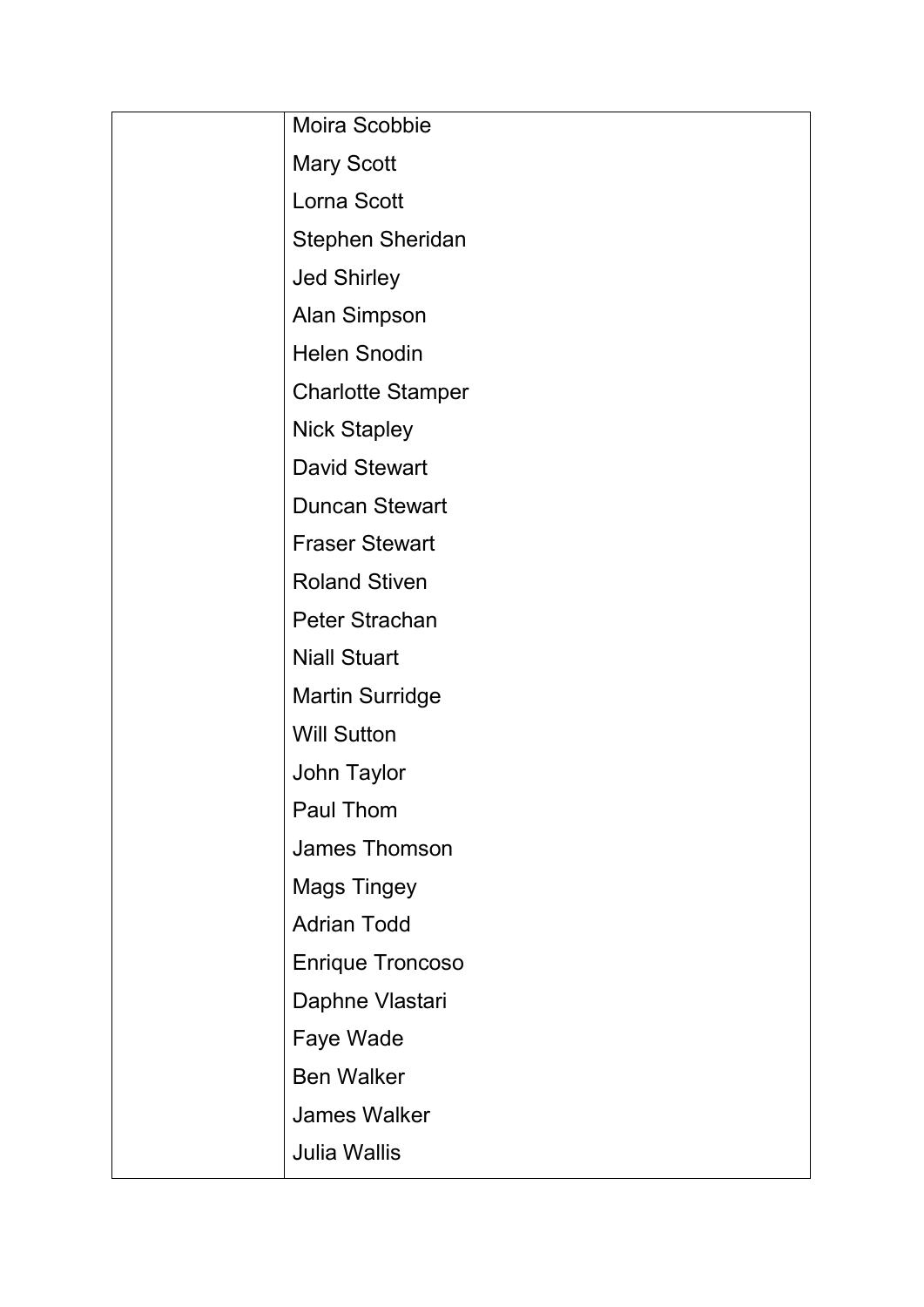|               | <b>Karen Warner</b>        |
|---------------|----------------------------|
|               | <b>Elaine Waterson</b>     |
|               | <b>Gordon Watt</b>         |
|               | Jan Webb                   |
|               | Laura Webb                 |
|               | Paul Wedgwood              |
|               | <b>Shemaiah Weekes</b>     |
|               | <b>Eric Wells</b>          |
|               | <b>Alexa White</b>         |
|               | <b>Mark Whittet</b>        |
|               | <b>Paul Wilkinson</b>      |
|               | <b>Grant Wilson</b>        |
|               | <b>Mark Winskel</b>        |
|               | David Wood                 |
|               | <b>Geoffrey Wood</b>       |
|               | <b>Annette Woodham</b>     |
|               | <b>Meg Wright</b>          |
|               | <b>Stephen Young</b>       |
|               | Peter Zeniewski            |
| Organisations | <b>Scottish Renewables</b> |
|               | <b>Energy Saving Trust</b> |

# **Group Office Bearers**

Please provide names for all office bearers. The minimum requirement is that two of the office bearers are MSPs and one of these is Convener – beyond this it is a matter for the Group to decide upon the office bearers it wishes to have. It is permissible to have more than one individual elected to each office, for example, coconveners or multiple deputy conveners.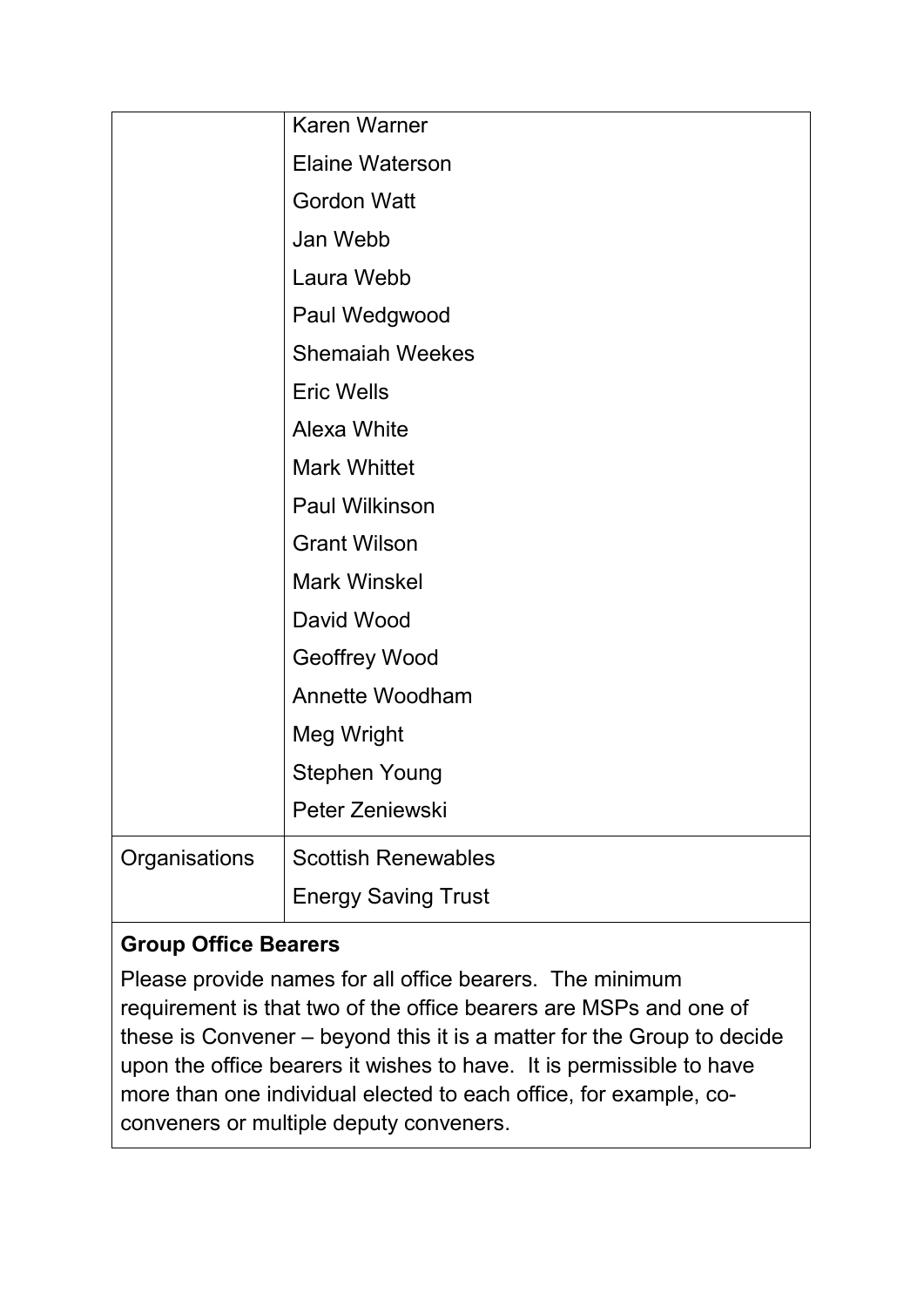| Convener         | Paul McLennan MSP - Scottish National Party                            |
|------------------|------------------------------------------------------------------------|
|                  | Brian Whittle MSP – Scottish Conservative and<br><b>Unionist Party</b> |
| Deputy           | Sarah Boyack MSP - Scottish Labour Party                               |
| Convener         | Jenni Minto MSP - Scottish National Party                              |
| Secretary        | <b>Ben Walker, Scottish Renewables</b>                                 |
|                  | <b>Elaine Waterson, Energy Saving Trust</b>                            |
| <b>Treasurer</b> | <b>Ben Walker, Scottish Renewables</b>                                 |
|                  | Elaine Waterson, Energy Saving Trust                                   |

# **Financial Benefits or Other Benefits**

Please provide details of any financial or material benefit(s) the Group anticipates receiving from a single source in a calendar year which has a value, either singly or cumulatively, of more than £500. This includes donations, gifts, hospitality or visits and material assistance such as secretariat support.

At present whilst we are doing events online the cost associated is for Staff time of secretariat which we estimated to be around £350 per session per person. This cost is covered by the secretariat organisations.

When meetings take place in person there will be additional catering costs to this.

#### **Subscription Charged by the Group**

Please provide details of the amount to be charged and the purpose for which the subscription is intended to be used.

N/A

#### **Convener Contact Details**

Name Brian Whittle